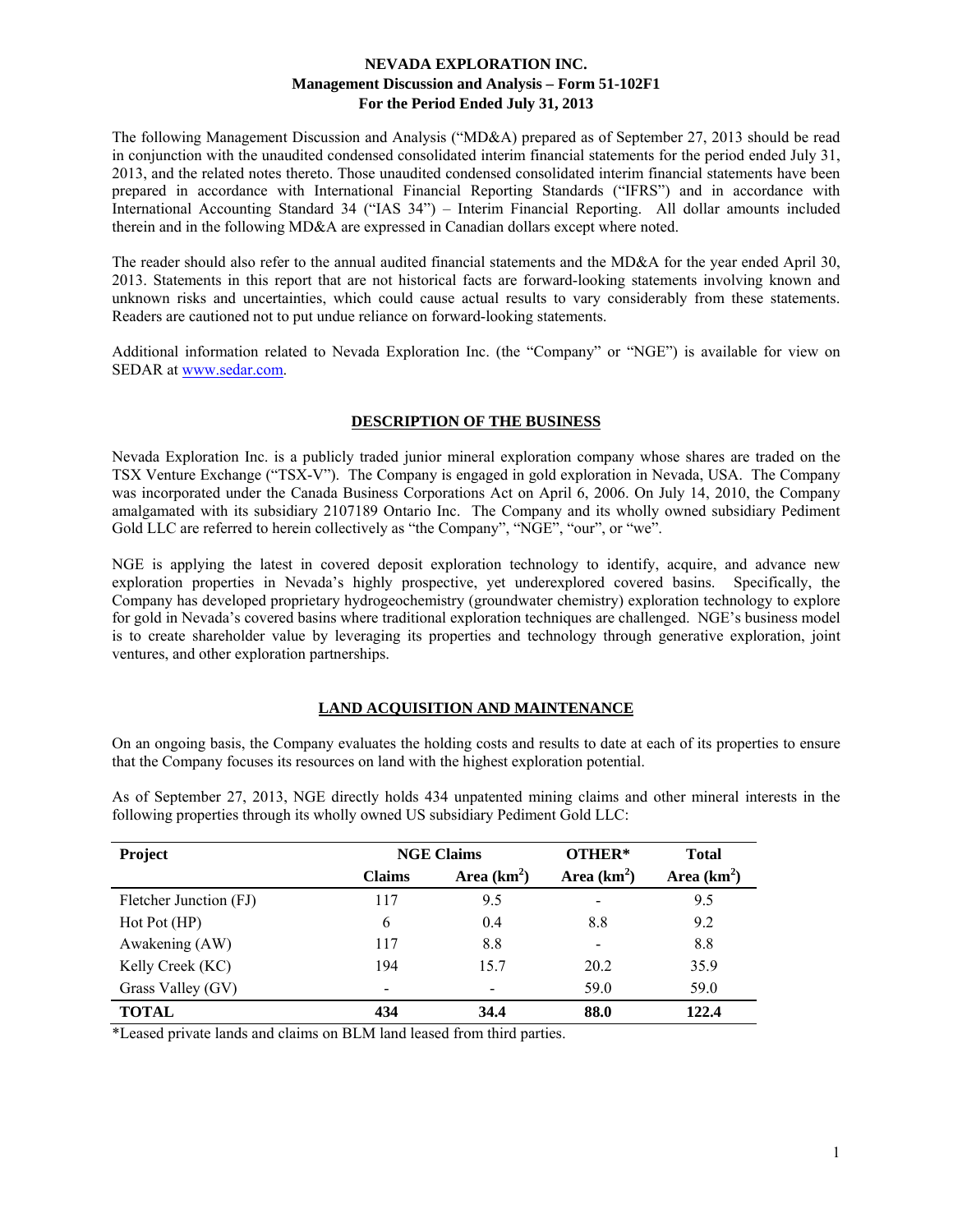### **EXPLORATION RISK MANAGEMENT STRATEGY**

NGE manages exploration risk by focusing exploration resources in specific, planned stages on each property. If the results from one stage are positive, then NGE allocates funds to the next stage. If at any stage, results are negative, NGE drops the property from further consideration. NGE's staged exploration strategy assures that properties showing positive results move aggressively through the exploration pipeline.

NGE's exploration stages include:

- − Hydrogeochemistry: NGE first uses its proprietary hydroprobe sampling technology to collect regularized hydrogeochemistry samples across areas already shown to be prospective based on samples collected from existing springs and wells. NGE uses the data to develop a computerized hydrogeochemistry model of each target.
- − Acquisition: NGE acquires the mineral rights covering prospective targets showing large areas of highly anomalous hydrogeochemistry. If a target of exploration interest is on BLM land that is open to location (available), NGE locates mineral claims. If a target lies on private land, NGE completes a title review to determine mineral title ownership, and then endeavours to negotiate an agreement with the owner.
- − Surface Geochemistry: NGE completes detailed soil, vegetation, and/or soil gas sampling across areas demonstrating prospective hydrogeochemistry to detect the possible vertical migration of gold and traceelements from the underlying bedrock into the soils above. The use of surface geochemistry allows NGE to confirm the presences of anomalous levels of gold and other trace elements in a secondary medium in addition to in the groundwater.
- − Gravity Geophysics: NGE uses detailed gravity geophysics to provide valuable information about the depth to bedrock across a property. Gravity data can suggest areas of strong changes in the relief or composition of the underlying bedrock, which can be indicative of underlying fault zones and alteration that often control the location of gold mineralization.
- − Air Magnetics: NGE uses detailed air magnetic geophysics to provide information on the locations and types of rocks, fault zones, and hydrothermal alteration that generally accompany large gold deposits.
- − Seismic Geophysics: NGE uses seismic geophysics, where appropriate, to identify deep-seated, steeply-dipping fault zones that can be projected into the near surface environment. Major, high-angle structures are important since they provide a potential conduit or 'plumbing' system for potential gold-bearing, hydrothermal fluids to access near-surface areas and deposit gold.
- − Drilling: where properties successfully pass through the above exploration stages, NGE uses drilling to test for: (1) shallow bedrock (< 1,000ft beneath the surface); (2) structures or faults in bedrock that may source potential mineralization; (3) bedrock that has been altered by hydrothermal fluids; (4) anomalous concentrations of gold and associated trace-elements in bedrock; and (5) sufficiently sized target to reasonably contain an economic resource. NGE evaluates drilling results based on these criteria to determine whether or not to continue to maintain each property and commit further exploration expenditures towards them.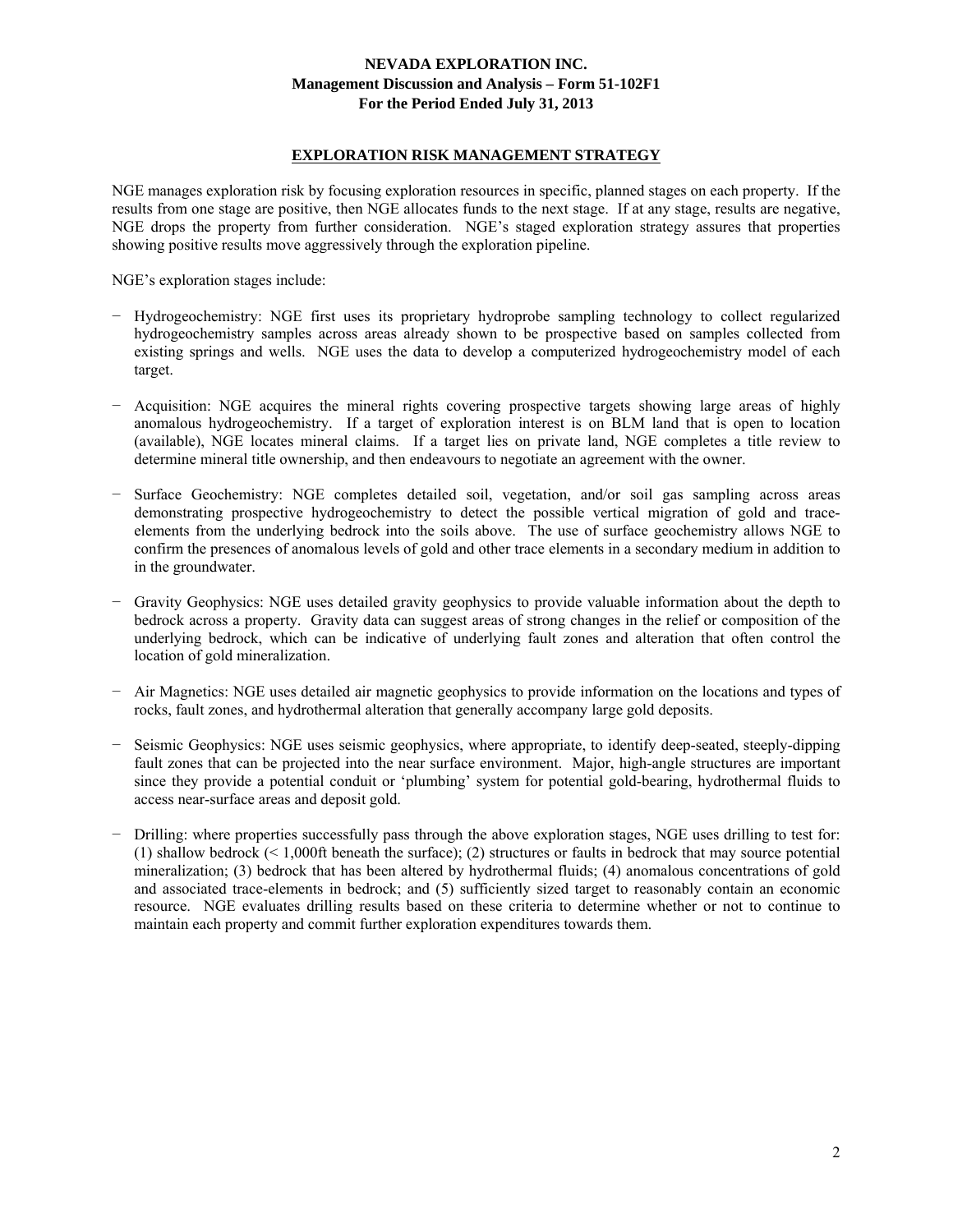### **MINERAL EXPLORATION PROPERTIES**

### *Fletcher Junction (FJ)*

The Fletcher Junction Project is located in Mineral County, Nevada, approximately 30km southwest of Hawthorne, Nevada. The Company has a 100% interest in 117 claims (9.6km<sup>2</sup>) at the Fletcher Junction Project, subject to a 1.25% net smelter return royalty ("NSR") to Royal Gold, Inc.

On December 18, 2008, NGE announced the completion of a Phase I RC drill program at Fletcher Junction, and presented the detailed results that demonstrate how NGE used its hydrogeochemistry exploration technology to discover a new, gold-bearing hydrothermal system in an otherwise blind, covered bedrock setting. Nine widespaced drill holes were completed to target depth, and all nine encountered altered bedrock that contained geochemically anomalous gold and gold-associated trace elements, as well as anomalous gold and trace-element hydrogeochemistry. The bedrock, alteration, and the suite of gold-associated trace elements found at Fletcher Junction are similar to those found at the nearby Aurora mining district, noted for historic, high grade underground production.

While significant intervals of potentially ore grade mineralization were not encountered in the Phase I drilling, management believes that the results at Fletcher Junction are substantive in that they demonstrate how NGE has used its unique and proprietary hydrogeochemistry exploration technique to discover a new gold-bearing, hydrothermal system in a covered bedrock setting. The results to date at Fletcher Junction add value to NGE's other projects that were all identified using the same hydrogeochemistry exploration technology, and they establish NGE as a source of quality exploration projects for potential Joint Venture partners.

NGE believes the first phase drill results at Fletcher Junction justify a much larger, Phase II drill program specifically designed to test the vertical fault zones believed to contain ore-grade gold mineralization that source the anomalous gold in groundwater, alluvium, quartz-boulders and bedrock at Fletcher Junction. In preparation for Phase II drilling, NGE has submitted and received approval from the US Forest Service for a new Plan of Operations.

During the year ended April 30, 2013, the Company entered into an Exploration and Option to Joint Venture Agreement with Spruce Ridge Resources Ltd. ("Spruce Ridge"), whereby Spruce Ridge had the right to earn a joint venture interest in the property. Subsequent to the period ending July 31, 2013, Spruce Ridge terminated the Exploration and Option to Joint Venture Agreement. During the course of the Agreement, Spruce Ridge completed two core holes, totaling approximately 1,230 metres (4,000 feet).

### *Hot Pot (HP)*

In 2004, NGE's regional reconnaissance hydrogeochemistry program identified a prospective exploration target near Hot Pot in Humboldt County, Nevada, approximately 30km northwest of Battle Mountain, Nevada. Regional gravity data suggested that the Hot Pot area is underlain by a bedrock high covered by a thin layer of sand & gravel.

On September 16, 2005, the Company entered into a 10 year Mining Lease Agreement on 8.8km<sup>2</sup> at Hot Pot Project, subject to a 3% NSR to the land owner. The Company also controls 6 claims at Hot Pot (50 hectares). The lands within the Mining Lease Agreement and the 6 claims are subject to a 1.25% NSR to Royal Gold, Inc.

In 2005, nine RC drill holes were completed at Hot Pot to depths ranging from 92m (300ft) to 190m (620ft) for a total of 1,195m (3,900ft). The widely-spaced, shallow holes confirmed bedrock to range in depth from 33m (110ft) to 112m (370ft). The bedrock was hydrothermally altered and contained anomalous gold and trace elements similar to that associated with the Lone Tree gold mine. The drilling also confirmed and enlarged the area of anomalous hydrogeochemistry.

In 2007, NGE used its hydroprobe equipment to complete a detailed hydrogeochemistry survey at Hot Pot on a 400m (1/4 mi) grid. The resulting dataset showed highly anomalous gold and trace elements chemistry and further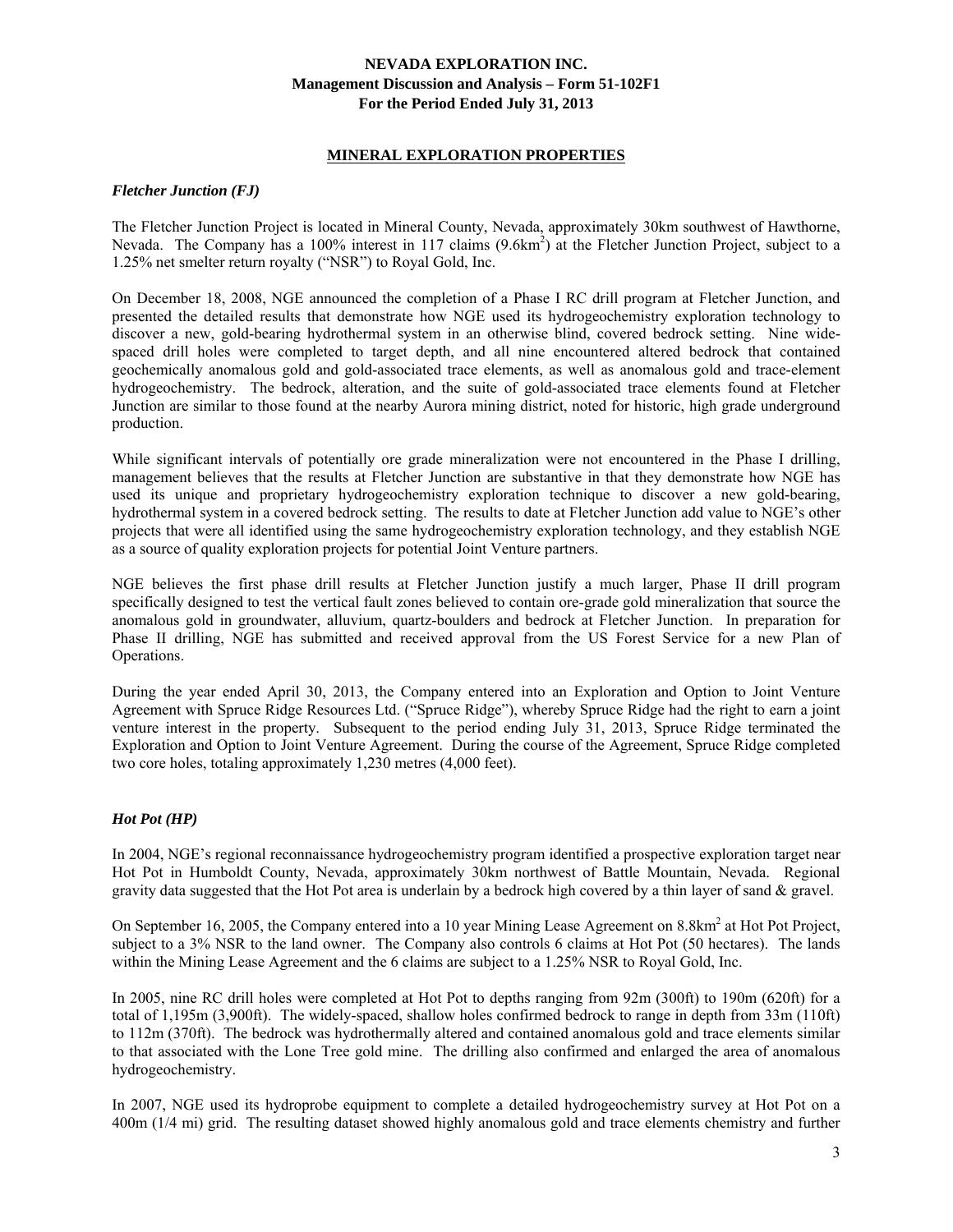expanded the area of exploration interest. Additionally, in 2007, NGE completed two seismic geophysical lines, which identified several deep, north-trending, steeply-dipping fault zones.

In 2008, NGE completed a detailed gravity geophysical survey, which successfully mapped the relative depth to the underlying bedrock by measuring the density contrast between 200m sampling points. The gravity survey delineated sharp changes in the slope of the bedrock that coincided with the fault zones identified by seismic geophysics.

In 2008, NGE completed 10 vertical, RC drill holes to test small segments of the steeply-dipping fault zones identified by the 2007 seismic and gravity geophysics. Three vertical holes were spaced 100m (330ft) apart on each of three lines. The holes ranged in depth from 50m (165ft) to 175m (575ft) for a total of 1,085m (3,565ft). The shallow drill holes encountered hydrothermally altered bedrock containing anomalous gold and trace elements. Deeper, angle drill holes designed to cross cut the areas where the steeply-dipping fault zones had been projected were planned, but the drilling contractor was unable to complete the program.

Also in 2008, an energy company, with business interests separate from NGE, started a deep test drill hole on the Hot Pot property. In exchange for NGE's seismic data, NGE was granted access to drill cuttings from the 1,372m (4,500ft) drill hole. Significantly, the deep drill hole encountered hydrothermally-altered, Paleozic Rocks underlying the Hot Pot Project. Hydrothermal alteration includes carbon re-mobilization, local bleaching, clay, decalcification and secondary pyrite.

Although potentially economic quantities of gold mineralization have not yet been encountered at Hot Pot, drilling to date has been wide-spaced and could have easily missed the type of high-angle fault zones that control significant known gold mineralization elsewhere in the region. The widely-distributed, highly anomalous gold in groundwater together with the large area of hydrothermally-altered and geochemically anomalous bedrock strongly suggests that higher values for gold in bedrock than have been discovered to date may still be located nearby. The next step is more closely-spaced, shallow, vertical drill holes and/or deeper, angle holes targeted to intersect steeply-dipping, potentially ore-bearing fault zones and favourable bedrock units.

On September 16, 2009, the Company entered into an Exploration Agreement with International Enexco Ltd. ("Enexco") whereby Enexco can earn a 51% interest in the Hot Pot Property by drilling 6,000 meters (19,600ft) over three years, with the option to earn an additional 19%, for 70% total, by drilling another 3,000 meters (9,800ft) during the fourth year. On July 2, 2009, NGE announced that Enexco had begun drilling at Hot Pot.

In 2009 and early 2010, Enexco completed an 11 hole, 3,462 metre (11,360 ft) core drilling program at Hot Pot to collect stratigraphic information and test for mineralized structures beneath the alluvial cover. Enexco's drilling successfully encountered weak, but widespread anomalous gold values in all 11 holes. Importantly, the results showed that the anomalous gold values at Hot Pot are associated with increased copper values, an association that is related to ore-grade gold mineralization within the Marigold mine complex 9 km (6 miles) to the south-southwest. In addition, the results included anomalous silver concentrations, including one 4.57 metre (15 ft) interval averaging 15.5 gpt silver, as well as several other trace element distribution patterns indicative of a large hydrothermal system. Enexco engaged Doug McGibbon, an economic geologist with over 25 years of exploration experience in the Battle Mountain area and responsible for major discoveries at the Marigold and Pinson mines, to review the drilling results and the exploration data, and to put the Hot Pot property into regional context (taken from January 25, 2010, Enexco news release):

"Mr. McGibbon's study has confirmed that the hydrothermally altered and mineralized lithologies at Hot Pot are similar if not stratigraphically equivalent to those hosting orebodies at the Marigold mine. Although gold values only ranged up to 66 parts per billion, the mineralized zones encountered were up to 149 metres in length beneath overburden cover that was between 40 to 152 metres in all but two of the holes, with the spacing between holes still leaving sufficient room to host a significant gold deposit. Drilling also identified zones of oxidation to depths of 300 metres, significant intervals of brecciated material indicative of several major fault zones and an apparent horst block with similarities to the geologic setting at the Lone Tree mine. Structural analysis is currently under way, and additional geochemical and geophysical work are being considered to focus further drilling."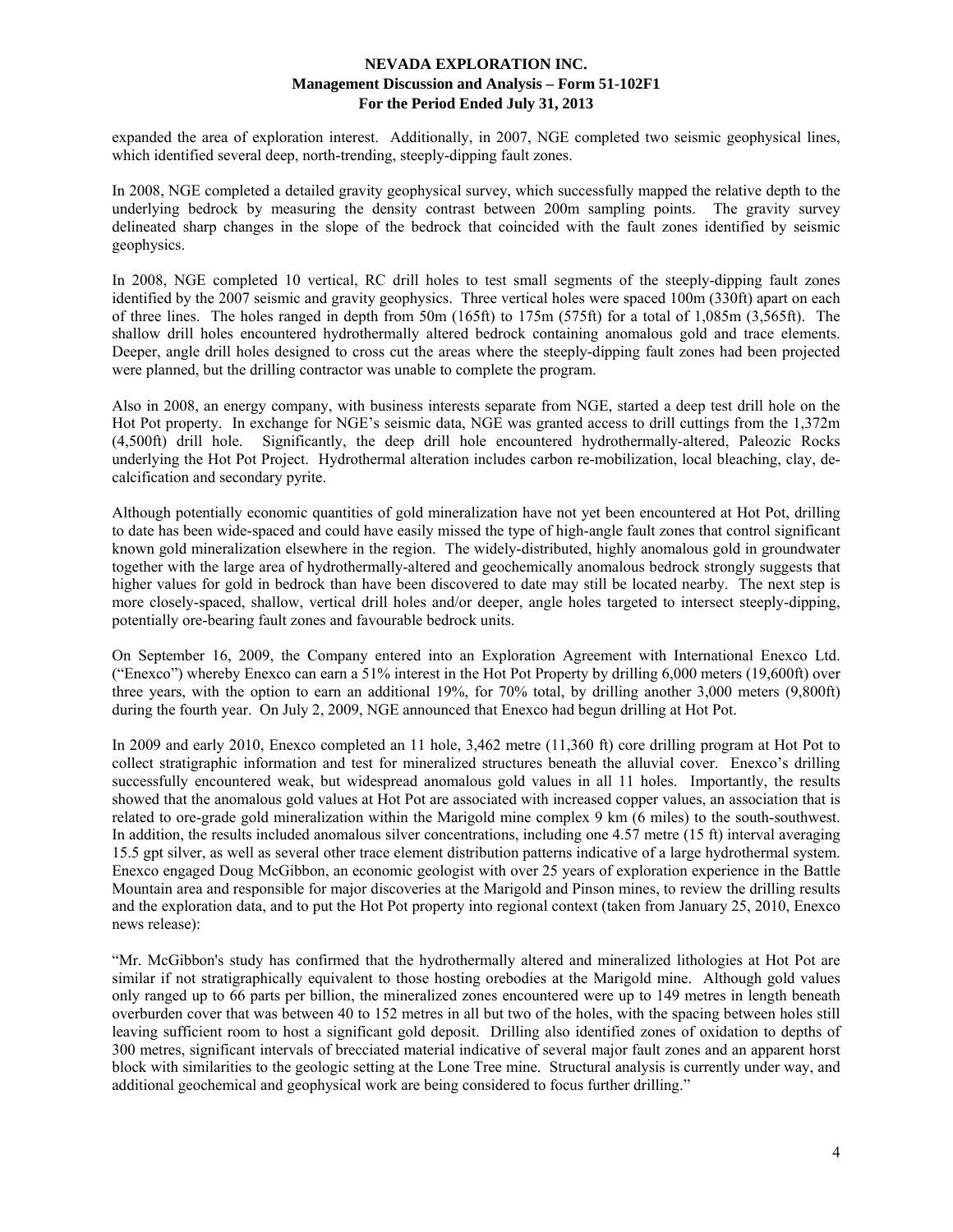On August 16, 2011, NGE reported that Enexco withdrew from the Exploration Agreement at Hot Pot, and that as a result, Enexco retained no interest in the project.

### *Awakening (AW)*

The Awakening Project is located in Humboldt County, Nevada, approximately 50km north-northwest of Winnemucca, Nevada, and directly north of the Sleeper Gold Mine. The Company has a 100% interest in 206 claims  $(16.7 \text{km}^2)$  at Awakening.

The Awakening gold property is largely covered by syn- to post-mineral volcanic units and post-mineral alluvium and as a result, has seen little historic exploration activity. Projections of favourable lithology, structure, and alteration at regional, district and property scales suggest that potentially important gold-silver mineralization may be located within economic depths beneath the cover at Awakening.

In 2007 and 2008, NGE completed a detailed hydrogeochemistry program at Awakening. The groundwater samples contained high levels of gold and other trace elements in concentrations similar to those found at the adjacent Sleeper mine. During April and June, 2008, the Company's field crews completed soil sampling programs across the property and successfully confirmed the presence of anomalous gold and gold-related trace elements.

Also in 2008, NGE acquired approximately  $85 \text{km}^2$  ( $33 \text{mi}^2$ ) of high quality gravity geophysics data and approximately 173 km<sup>2</sup> (67 m<sup>2</sup>) of air magnetic data. The gravity geophysical survey was collected to delineate depth to metasedimentary and granitic bedrock, potential thickness of preserved rhyolitic volcanic rocks, and the location and orientation of prominent lithologic offsets that might be indicative of major fault zones. The detailed air magnetic survey was completed to be used in conjunction with the gravity data to define magnetically anomalous volcanic lithologies and zones of hydrothermal and/or structural magnetite destruction that might be indicative of major fault zones and possible hydrothermal alteration.

The results of the geochemistry and geophysical programs combined to improve NGE's exploration model and demonstrated that Awakening is a compelling target. In 2008, NGE commenced a Phase I RC drilling program at the Awakening property but drilling was suspended due to drilling difficulties.

During 2009, NGE completed detailed geologic mapping at a scale of 1:10,000 in the northern-most Slumbering Hills along the eastern edge of Awakening.

In March, 2010, the Company completed a 258 page technical report summarizing all work completed on the property and began discussions with potential JV partners.

On June 4, 2010, Northgate Minerals Corp. ("Northgate") (TSX: NGX, NYSE Amex: NXG) and NGE announced the completion and execution of an Exploration and Option to Enter Joint Venture Agreement ("Agreement") on NGE's Awakening Gold Project ("Property"), in Humboldt County, Nevada. The Agreement granted Northgate the option to earn an initial 51% interest in the Property by spending USD\$4,100,000 in exploration and making additional cash payments totaling USD\$436,000 over five years. If Northgate completed the initial 51% earn-in, it had the option to earn an additional 14%, for a total of 65%, by completing a feasibility report on the Property.

During 2011, Northgate completed a seven hole core drilling program totalling 2,194 metres (7,198 feet). In October, 2011, Northgate was acquired by AuRico Gold Inc. ("AuRico"). AuRico indicated to NGE that Northgate's drilling results at Awakening were not encouraging enough to warrant AuRico's continuation of the Agreement, and during the year ended April 30, 2012, AuRico elected to terminate the Agreement. AuRico retains no interest in the project.

On July 1, 2008, the Company entered into a Mining Lease agreement with DIR Exploration Inc. on 15 claims (1.2km<sup>2</sup>) contained within NGE's larger claim block known as the Shine Claims. In early 2011, NGE completed a 10 hole, 1,573 metre (5,160 feet), Phase I drilling program on the Shine Claims. Based on the results of the drilling at the Shine Claims in the context of the other data collected elsewhere at the Awakening Project, the Company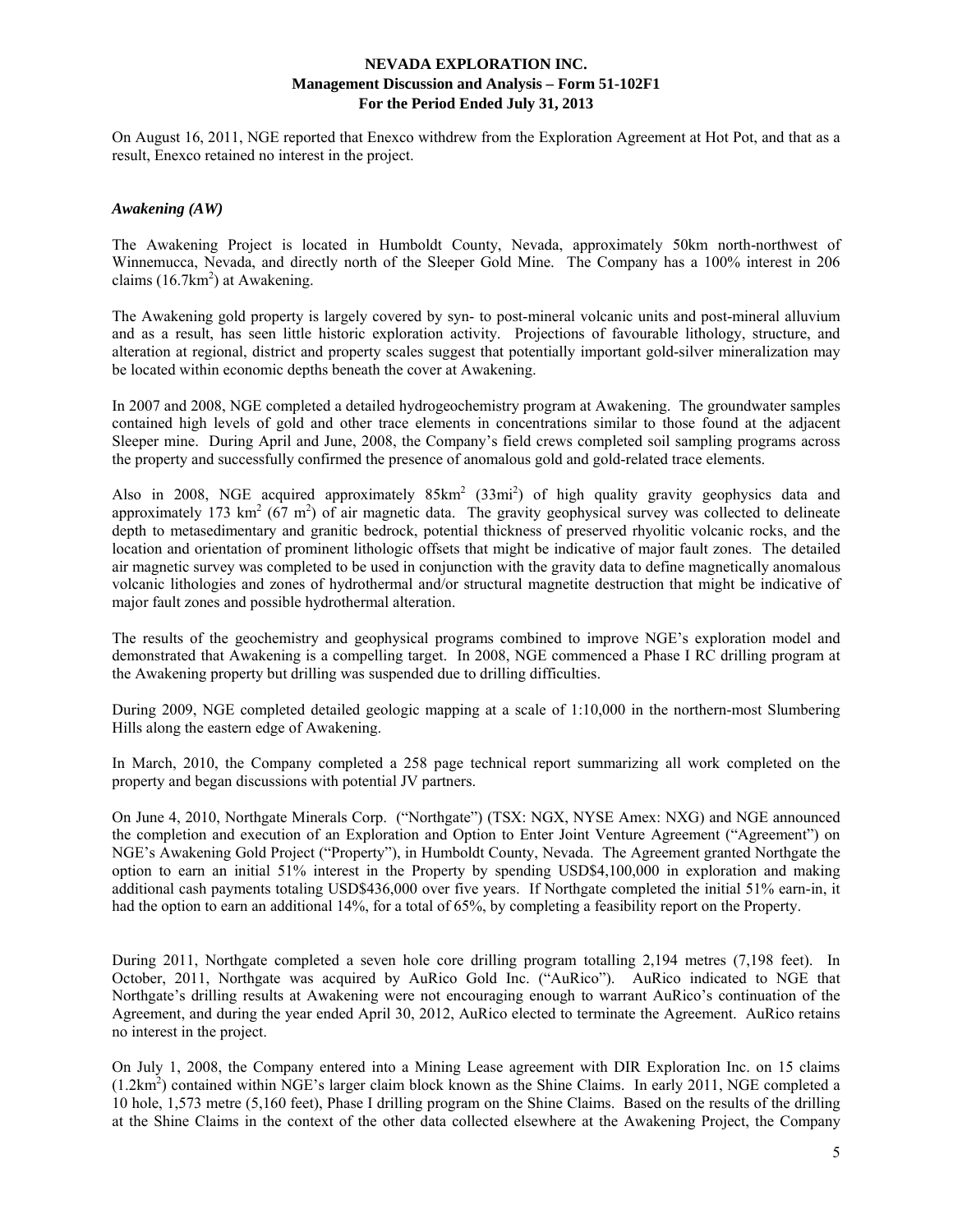decided to focus its exploration on areas within the claims controlled directly by NGE; and accordingly, NGE terminated the Mining Lease on the Shine Claims during the year ended April 30, 2013.

NGE has received all results from the Company's drilling on the Shine claims and Northgate's drilling and is presently updating the project's exploration model with the new drilling data.

### *Kelly Creek (KC)*

The Kelly Creek Project is located in Humboldt County, Nevada, approximately 40km north-northwest of Battle Mountain, Nevada. The Company has a 100% interest in 430 claims (34.8km<sup>2</sup>) at Kelly Creek. On October 1, 2009, the Company entered into a Mining Lease and Option to Purchase Agreement with Genesis Gold Corporation ("Genesis") to acquire a 100% interest of Genesis's Hot Pot Claims, which consist of 254 unpatented mineral claims  $(20.2 \text{km}^2)$ . Under the Agreement, the Company is the Operator and has the option to purchase 100% of the Genesis claims for USD\$1,500,000, subject to a 1.5% Net Smelter Return Royalty ("Royalty"). The Company also has the option to purchase one half of the royalty (0.75%) for USD\$750,000.

The Kelly Creek project area is located in the prolific Kelly Creek Basin, between multi-million ounce gold deposits on the north (Twin Creeks, Getchell, Turquoise Ridge and Pinson) and south (Lone Tree, Marigold, Converse, Trenton Canyon and Copper Canyon). With the addition of Genesis's Hot Pot claims, NGE is now one of the largest property holders in the Kelly Creek Basin, along with Newmont Mining Corporation, which controls the majority of the alternating sections. However, despite its close proximity to world class gold deposits, the Kelly Creek project area has seen very limited historic exploration activity because the Basin's bedrock is largely covered by syn- to post-mineral volcanic units and post-mineral alluvium.

During 2007 and 2008, NGE completed a large scale reconnaissance hydrogeochemistry sampling program across the Kelly Creek Basin and successfully delineated a significant area of anomalous hydrogeochemistry similar to that surrounding the adjacent gold mines. A detailed gravity geophysical survey was completed in 2010 with positive results confirming the presence of shallow bedrock over the large area.

NGE believes the hydrogeochemistry and gravity geophysics collected to date, as well as the favorable regional, district and property scale lithology, structure and alteration, indicate a strong potential for covered gold mineralization beneath the Kelly Creek project area. NGE expects the next phases of work at Kelly Creek to include detailed air magnetic geophysics, additional groundwater sampling, and seismic geophysics.

### *Grass Valley (GV)*

On February 27, 2012, NGE announced that it had entered into a generative Exploration Agreement with McEwen Mining Inc. ("McEwen Mining") to generate new gold projects using NGE's hydrogeochemistry exploration technology within a 25,000 hectare (95 sq mi) study area centered around Grass Valley in north central Nevada (referred to as the Area of Interest or "AOI").

Under the generative Exploration Agreement, McEwen Mining has engaged NGE to complete a hydrogeochemistry sampling program across the large AOI to indentify and delineate discrete new target areas in exchange for a service fee. Any projects that McEwen Mining acquires within the AOI will be deemed Designated Properties. Upon acquiring a Designated Property, McEwen Mining will pay NGE the greater of \$25,000 USD or \$100 USD per claim, and grant NGE a 30% carried interest in the Designated Property. McEwen Mining will be the manager of the Designated Properties, will have sole discretion on the nature and timing of all exploration and development activities at the Designated Properties, and will be solely responsible for payment of all costs incurred in respect of the Designated Properties. If McEwen Mining elects to continue to maintain a Designated Property, McEwen Mining will pay NGE \$100,000 USD per year on the first through fourth anniversaries of acquiring the Designated Property, and then \$250,000 USD on each subsequent anniversary. If McEwen Mining completes a Production Decision Report on a Designated Property that McEwen Mining deems sufficient to base a decision to commence production, the Designated Property will advance under a Joint Venture agreement.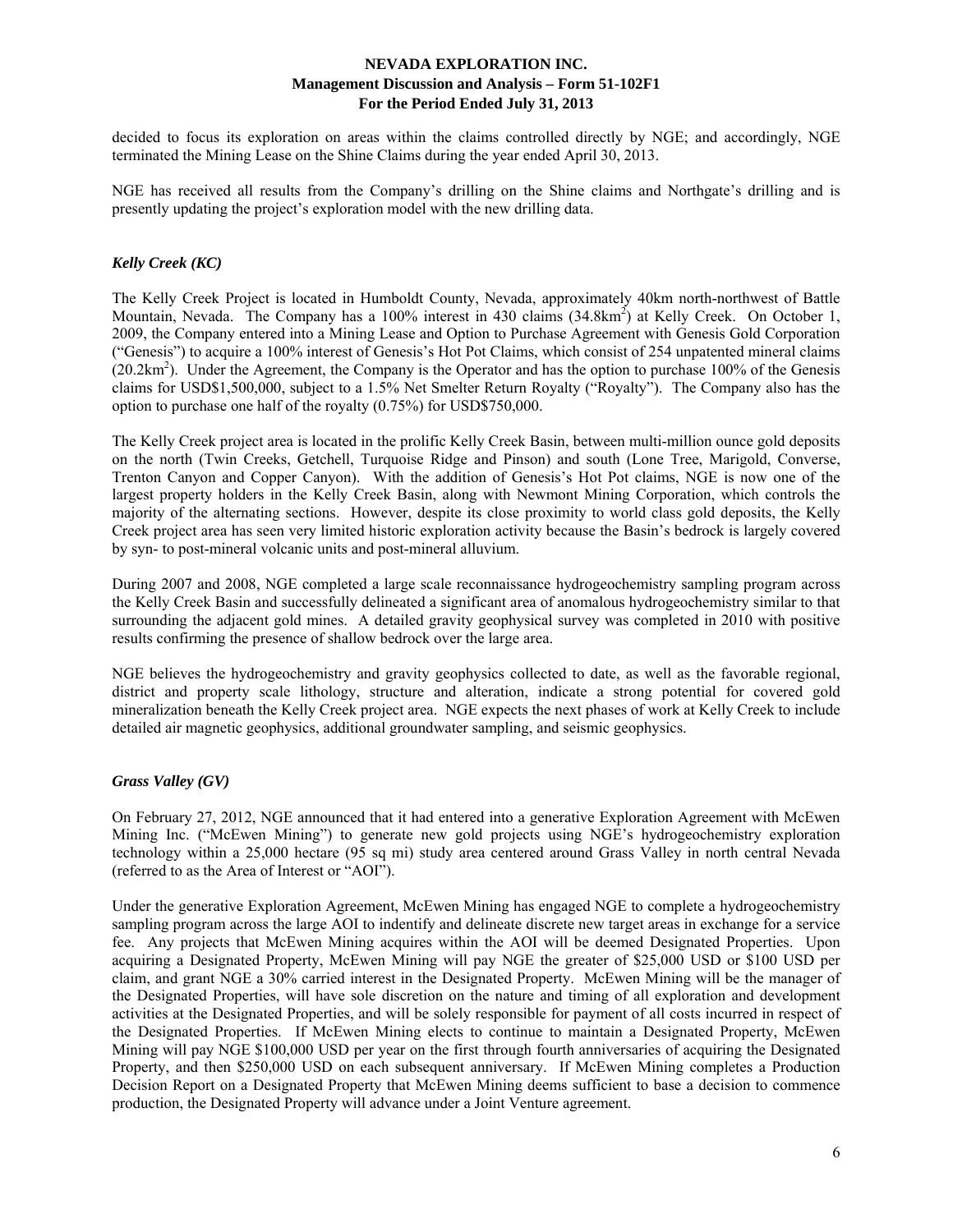On September 24, 2012, the Company announced that McEwen Mining elected to designate a new gold project in Grass Valley, Nevada, as a Designated Property. The Property is located in Lander County, Nevada, 90 km (55 miles) southwest of Carlin, along the western side of Grass Valley, approximately 16 kilometres (10 mi) south of Barrick Gold Corp.'s Cortez Pipeline property, one of the world's largest and lowest cost gold mines. The Property consists of approximately 59 square kilometres (23 sq mi) of unpatented mining claims.

Since acquiring the Grass Valley Project, McEwen Mining has advanced the Project by: collecting rock, soil, and vegetation geochemistry samples; mapping the exposed range front geology in the context of the regionally important structural controls; completing a detailed gravity geophysics survey; and acquiring and reprocessing historic seismic geophysical data.

NGE is pleased by the results to date at Grass Valley, and McEwen Mining has notified NGE that it plans to continue advancing the Grass Valley Project and to work with NGE to collect additional pre-drilling groundwater chemistry data, with the objective of establishing a strong geologic case for a series of test drill holes to establish the presence of and depth to the reactive lower plate host rocks that are associated with large Carlin-type gold deposits in Nevada.

### *Bull Creek (BU)*

The Bull Creek Project is located in Humboldt County, Nevada, approximately 60 km west-northwest of Winnemucca, Nevada. The Company held a 100% interest in 108 (2012 – 264) claims (approx. 8.7 km<sup>2</sup>) at Bull Creek. Subsequent to the period ended July 31, 2013, the Company realigned its land holdings in Nevada and decided to drop its claims at the Bull Creek Project. The Company wrote off all associated costs of \$1,352,613 during the period ended July 31, 2013.

### *Sand Pass (SP)*

The Sand Pass Project is located in Humboldt County, Nevada, approximately 10 km north of Winnemucca, Nevada. The Company held a 100% interest in 89 (2012 – 145) claims (approx. 16.6 km<sup>2</sup>) at Sand Pass, as well as a Mining Lease Agreement covering another 940 hectares. During the period ending July 31, 2013, the Company terminated the Mining Lease Agreement, and subsequent to the period ended July 31, 2013, the Company dropped its claims at Sand Pass as it realigned its land holdings in Nevada. The Company wrote off all associated costs of \$448,802 during the period ended July 31, 2013.

### *Rye Patch (RP)*

The Rye Patch Project is located in Pershing County, Nevada, approximately 30 km northeast of Lovelock, Nevada. The Company held a 100% interest in 41 (2012 – 126) claims (approx. 3.3 km<sup>2</sup>) at Rye Patch, as well as Mining Lease Agreements covering another 70 hectares. The Mining Lease Agreements expired, and subsequent to the period ended July 31, 2013, the Company dropped its claims at the Rye Patch Project as it realigned its land holdings in Nevada. The Company wrote off all associated costs of \$278,034 during the period ended July 31, 2013.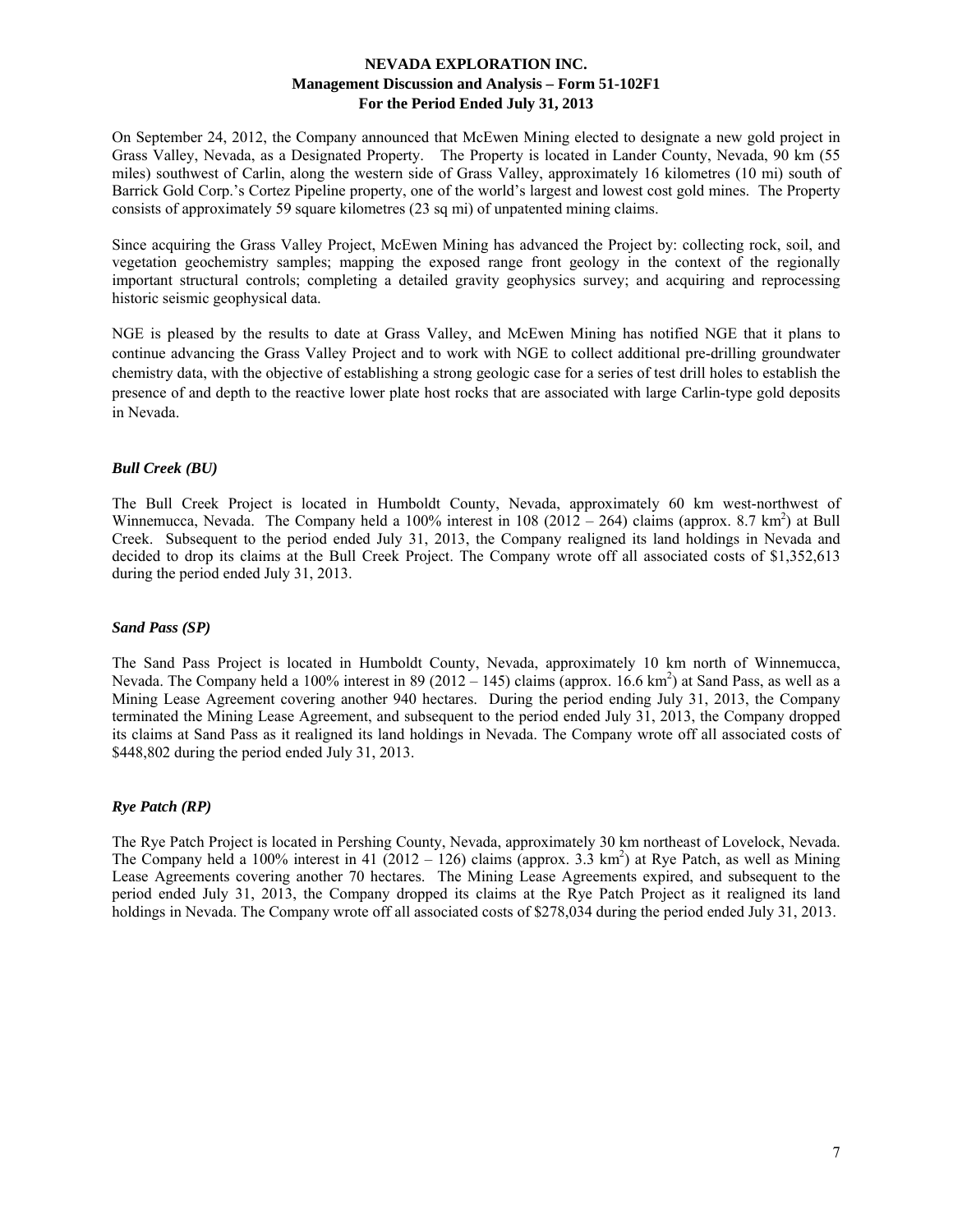### *Jungo (JU)*

The Jungo Project is located in both Humboldt and Pershing Counties, Nevada, approximately 60 km west of Winnemucca, Nevada. The Company held a 100% interest in  $108(2012 - 156)$  claims (approx. 8.7 km<sup>2</sup>) at Jungo. Subsequent to the period ended July 31, 2013, the Company realigned its land holdings in Nevada and decided to drop its claims at the Jungo Project. The Company wrote off all associated costs of \$241,891 during the period ended July 31, 2013.

#### *Whiskey Flats (WF)*

The Whiskey Flats Project is located in Mineral County, Nevada, approximately 20 km south of Hawthorne, Nevada. The Company held a 100% interest in 99 (2012 – 123) claims  $(8.0 \text{ km}^2)$  at Whiskey Flats. Subsequent to the period ended July 31, 2013, the Company realigned its land holdings in Nevada and decided to drop its claims at the Whiskey Flats Project. The Company wrote off all associated costs of \$311,579 during the period ended July 31, 2013.

For a summary of NGE's property expenditures to date, please refer to Note 8 in the associated financial statements.

# **OTHER EXPLORATION PARTNERSHIPS**

In addition to advancing its own projects, NGE is using its hydrogeochemistry expertise and equipment to work with other companies on other projects. These exploration partnerships allow NGE to leverage its significant investment in its hydrogeochemistry program to expose NGE's shareholders to the upside of more projects, as well as to provide NGE revenue to offset its operating expenses.

### *McEwen Mining Inc. at Gold Bar and Tonkin*

On June 6, 2011, NGE announced that US Gold Corporation, now McEwen Mining Inc, ("McEwen Mining") has engaged NGE to conduct a hydrogeochemistry exploration program on McEwen Mining's large land position surrounding its Gold Bar and Tonkin Properties in Nevada ("Project Area").

McEwen Mining's Gold Bar and Tonkin Properties are located on the south-central part of the prolific Eureka-Battle Mountain gold trend in north-central Nevada. McEwen Mining's land position is located approximately 16 km (10 miles) SE of Barrick's Cortez gold mine complex (39 MMOz as of September 7, 2011) and approximately 35 km (22 miles) NW of Barrick's Ruby Hill gold mine (1.1 MMOz as of December 31, 2010). The Project Area totals approximately 430  $\text{km}^2$  (165 mi<sup>2</sup>) and contains considerable areas of highly prospective but covered bedrock. McEwen Mining has chosen to work with NGE specifically because of NGE's expertise in exploring for gold mineralization in covered bedrock settings using its industry leading hydrogeochemistry exploration technology.

Under the agreement, NGE will complete a groundwater sampling and analysis program across the Project Area to identify new exploration targets, and in return, McEwen Mining will pay NGE agreed upon rates for its services, as well as grant to NGE a 0.5 to 1.0% Net Smelter Return Royalty on resources within the Project Area that are not already contained in NI 43-101 compliant resource areas referred to in reports published prior to the date of the agreement.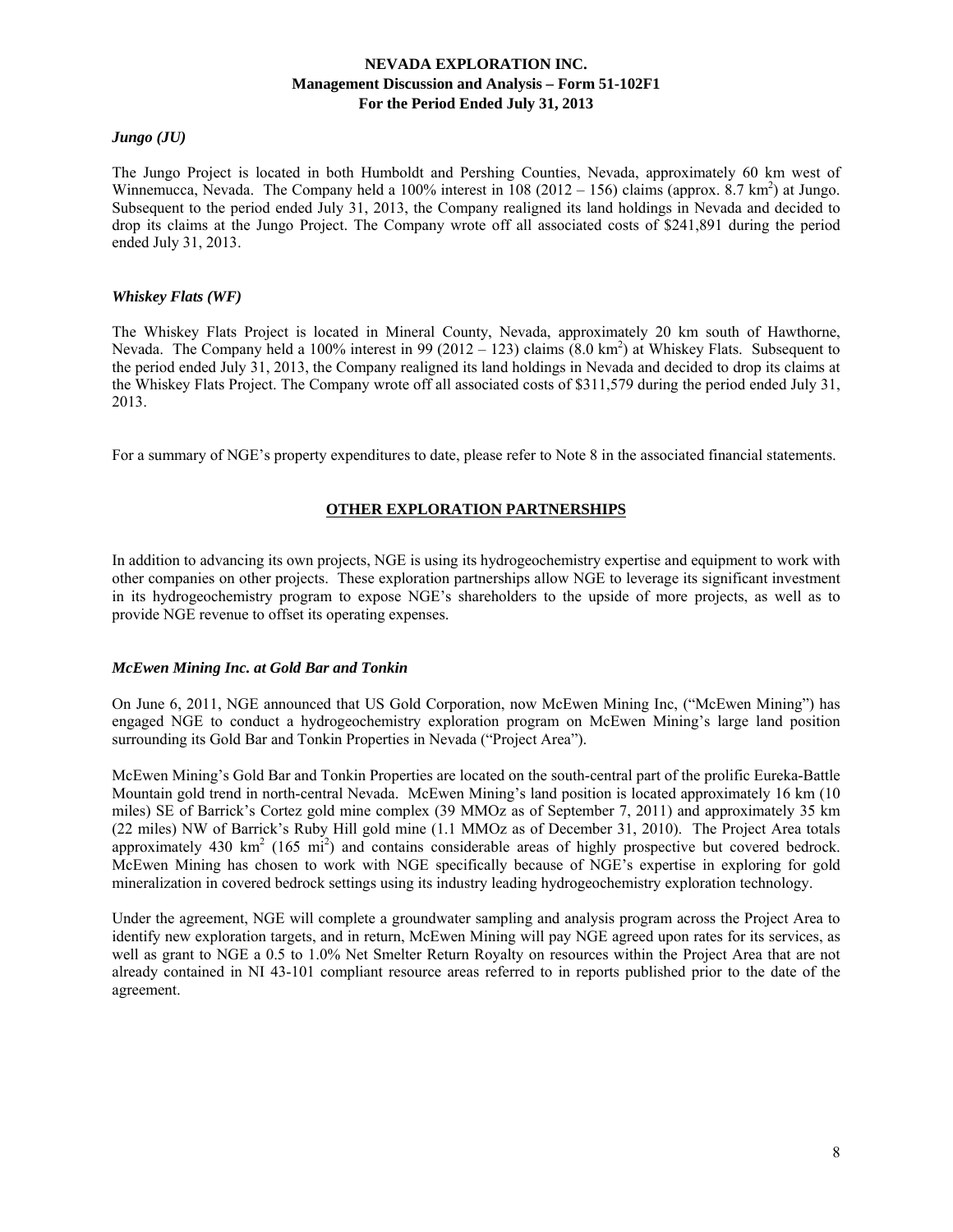### **RESULTS OF OPERATIONS**

#### *Revenue*

NGE generated \$Nil (2012 - \$62,442) revenues from project management and consulting activities for the period ended July 31, 2013. There were no revenues from project management and consulting in the period because the company was focused on advancing its own projects. The Company's primary activities continue to be searching for and advancing properties that may contain economic resources that would allow the Company to option or sell its interests, or to set up profitable mining operations.

### *Operating Expenses*

During the period ended July 31, 2013, NGE's net losses were \$2,901,840 compared to \$185,729 for the period ended July 31, 2012. The significant increase in net losses for the period ended July 31, 2013 was primarily as a result of write-off of exploration and evaluation assets of \$2,632,919 (2012 - \$Nil) which was incurred as the Company realigned its land holdings in Nevada and decided to drop all remaining land positions at the Bull Creek, Sand Pass, Rye Patch, Jungo and Whiskey Flats properties subsequent to July 31, 2013.

General exploration costs during the period ended July 31, 2013, were \$73,524 compared to \$11,170 for the period ended July 31, 2012. These increases in costs relate to an increase in generative exploration during the period, and because the costs are not related to any specific property they are expensed.

Professional fees, consulting, and investor relations costs during the period ended July 31, 2013, were \$37,650 compared to \$41,172 for the period ended July 31, 2012.

Project management and consulting expenses during the period ended July 31, 2013, were \$Nil compared to \$24,700 for the period ended July 31, 2012. The decrease is due to no project management and consulting activities during the period.

Salaries and related expenses during the period ended July 31, 2013, were \$93,117 compared to \$106,993 for the period ended July 31, 2012. Included in salaries is compensation of key management personnel which is described below under the subheading "Key Management Compensation".

Unrealized loss on marketable securities during the period ended July 31, 2013, was \$10,204, compared to \$Nil for the period ended July 31, 2012. The unrealized loss on marketable securities for the current period was incurred as the Company revalued 170,068 shares of Spruce Ridge Resources Ltd., classified as fair value through profit or loss, based on the market price at July 31, 2013 for \$0.07 per share.

#### *Selected Annual Information*

The following table provides a brief summary of the Company's financial operations. For more detailed information, refer to the financial statements.

|                                  | Year Ended<br>April 30,<br>2013 |   | Year Ended<br>April 30,<br>2012 |   | Year Ended,<br>April 30,<br>2011 |
|----------------------------------|---------------------------------|---|---------------------------------|---|----------------------------------|
| Total revenues<br>Net loss       | \$<br>240,710<br>(821, 148)     | S | 543,971<br>(854,904)            | S | 125,669<br>(1,331,595)           |
| Basic and diluted loss per share | (0.01)                          |   | (0.01)                          |   | (0.01)                           |
| Total assets                     | 7,321,666                       |   | 7,076,791                       |   | 5,900,873                        |
| Total long-term liabilities      | -                               |   |                                 |   | 6,882                            |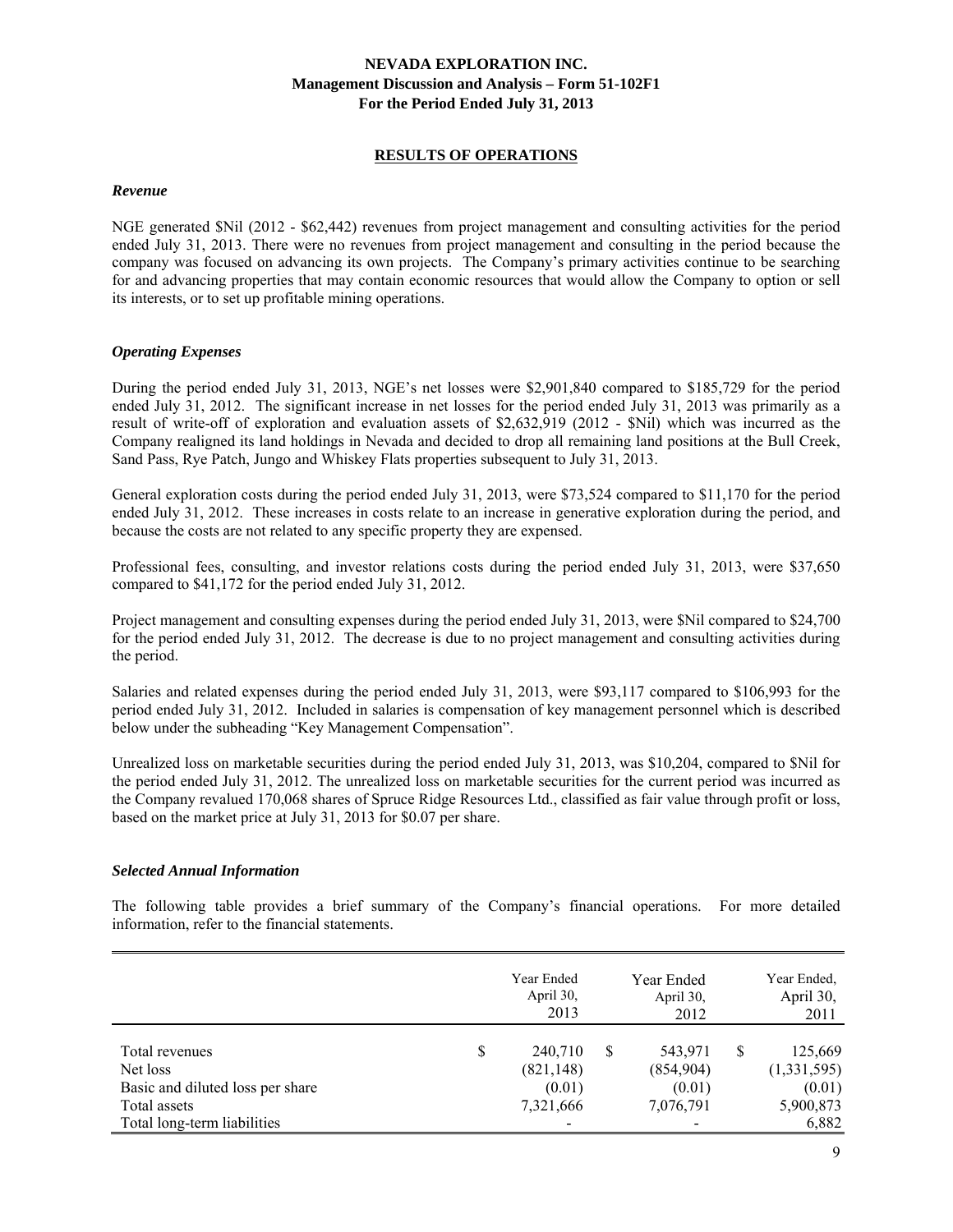### *Summary of Quarterly Results*

|                                                                                                                                       |               | Three Month<br>Period Ended<br>July 31,<br>2013                                  |               | Three Month<br>Period Ended<br>April 30,<br>2013                                 |               | Three Month<br>Period Ended<br>January 31,<br>2013                                   |               | Three Month<br>Period Ended<br>October 31,<br>2012                               |
|---------------------------------------------------------------------------------------------------------------------------------------|---------------|----------------------------------------------------------------------------------|---------------|----------------------------------------------------------------------------------|---------------|--------------------------------------------------------------------------------------|---------------|----------------------------------------------------------------------------------|
| Total assets<br>Exploration and evaluation assets<br>Working capital<br>Equity<br>Revenues<br>Net loss<br>Loss per share              | $\mathsf{\$}$ | 4,562,712<br>3,904,561<br>295,558<br>4,435,798<br>(2,901,840)<br>(0.02)          | <sup>\$</sup> | 7,321,666<br>6,407,725<br>570,528<br>7,213,628<br>(222, 703)<br>(0.01)           | <sup>\$</sup> | 7,486,066<br>6,349,553<br>814,823<br>7,385,221<br>44,357<br>(262, 542)<br>(0.00)     | \$.           | 6,787,205<br>6,367,182<br>35,249<br>6,632,997<br>133,794<br>(150, 174)<br>(0.00) |
|                                                                                                                                       |               | Three Month<br>Period Ended<br>July 31,<br>2012                                  |               | Three Month<br>Period Ended<br>April 30,<br>2012                                 |               | Three Month<br>Period Ended<br>January 31,<br>2012                                   |               | Three Month<br>Period Ended<br>October 31,<br>2011                               |
| Total assets<br>Exploration and evaluation assets<br>Working capital (deficiency)<br>Equity<br>Revenues<br>Net loss<br>Loss per share | \$            | 6,991,339<br>6,178,755<br>325,856<br>6,430,084<br>62,559<br>(185, 729)<br>(0.00) | <sup>\$</sup> | 7,076,791<br>6,002,903<br>577,500<br>6,835,944<br>20,426<br>(221, 371)<br>(0.00) | $\mathbb{S}$  | 6,520,059<br>6,081,083<br>(123, 361)<br>6,174,414<br>221,693<br>(165, 372)<br>(0.00) | <sup>\$</sup> | 6,536,335<br>6,041,726<br>41,549<br>6,294,026<br>81,923<br>(423, 485)<br>(0.01)  |

### **ASSETS & LIABILITIES**

Deposits for land reclamation also add to the Company's asset base. Those deposits as at July 31, 2013 are \$84,847 (April 30, 2013 - \$83,220). These deposits (bonds) are required by the U.S Bureau of Land Management (BLM) and US Forest Service (USFS) to ensure that reclamation and clean-up work on NGE's properties will be completed to the satisfaction of the BLM and the USFS.

### **LIQUIDITY AND CAPITAL RESOURCES**

### *Liquidity*

The Company has financed its operations primarily through the issuance of common shares. The Company continues to seek capital through various means including the issuance of equity and/or debt.

The financial statements have been prepared on a going concern basis which assumes that the Company will be able to realize its assets and discharge its liabilities in the normal course of business for the foreseeable future. The continuing operations of the Company are dependent upon its ability to continue to raise adequate financing.

Net cash used by operating activities for the period ended July 31, 2013 was \$191,323 compared to \$233,804 during the period ended July 31, 2012 and consists primarily of the operating loss and changes in non-cash working capital items.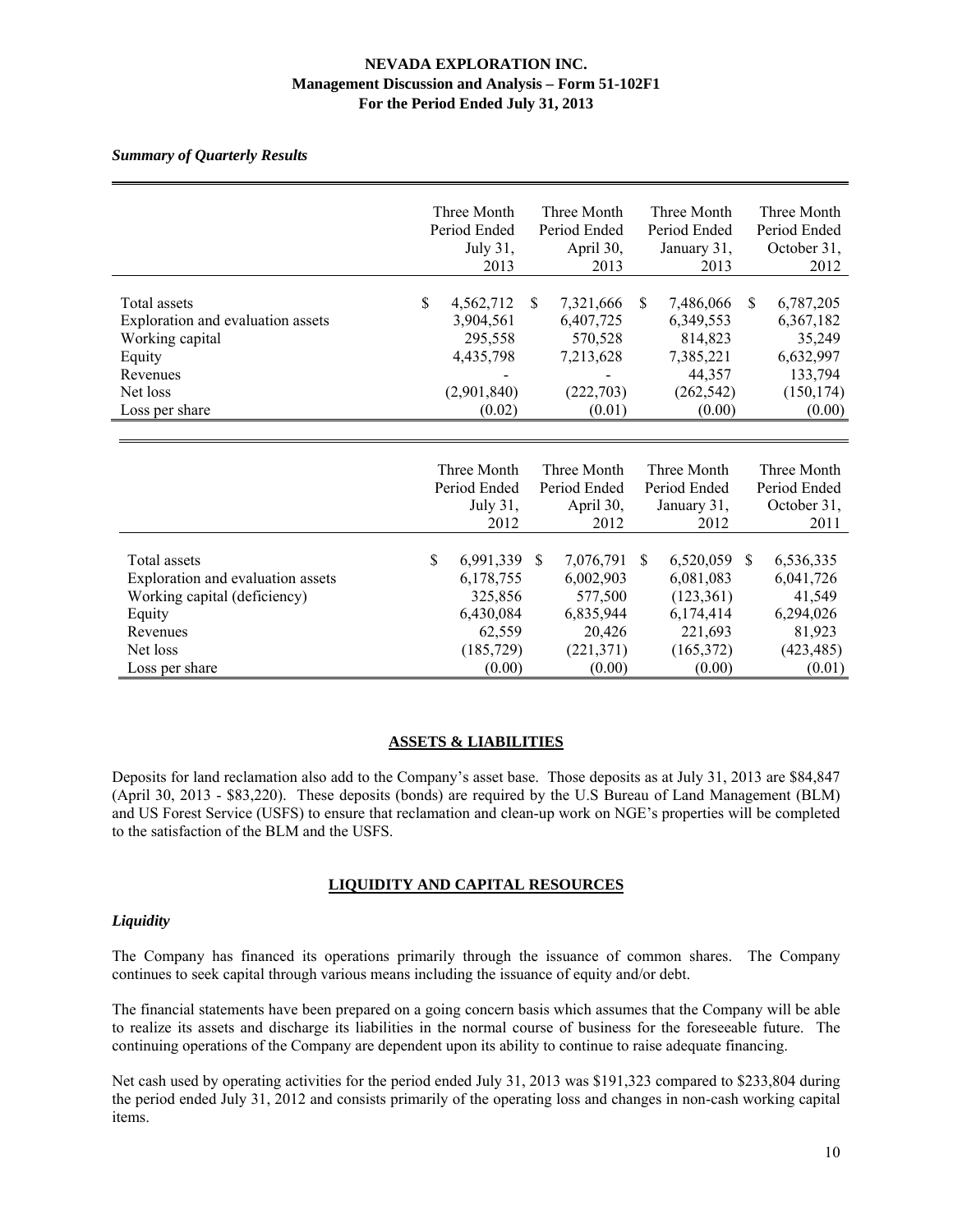Net cash used by investing activities for the period ended July 31, 2013 was \$4,478 compared to \$68,316 used during the period ended July 31, 2012 and consists primarily of exploration and evaluation expenditures.

Net cash used by financing activities for the period ended July 31, 2013 was \$Nil compared to \$2,291 used during the period ended July 31, 2012. The difference is attributable to share issuance costs and repayment of finance lease obligations.

### *Capital Resources*

During the period ended July 31, 2013, the Company did not have any financing activities.

As of July 31, 2013 the Company has the following commitments:

- a) The Company has entered into a lease agreement for premises expiring on November 30, 2014. Lease commitments are US\$4,630 per month for the first year, and US\$4,769 per month for the second year.
- b) The Company has various commitments relating to its exploration and evaluation assets as disclosed in Note 8 of the condensed consolidated interim financial statements.

### *Off Balance Sheet Arrangements*

As at July 31, 2013, NGE had no off balance sheet arrangements such as guaranteed contracts, contingent interests in assets transferred to an entity, derivative instrument obligations or any instruments that could trigger financing, market or credit risk to NGE.

### **RELATED PARTY TRANSACTIONS**

During the period ended July 31, 2013, the Company:

i) paid or accrued \$11,550 in professional fees to a firm in which the Chief Financial Officer of the Company is a partner;

During the period ended July 31, 2012, the Company:

- i) paid or accrued \$18,650 in professional fees to a firm in which the Chief Financial Officer of the Company is a partner.
- ii) entered into an Exploration and Option to Joint Venture Agreement with Spruce Ridge on the Company's Fletcher Junction Project (Note 8). A Director of the Company is also an Officer and Director of Spruce Ridge.

As at July 31, 2013, the Company had \$Nil (April 30, 2013 - \$43,595) in accounts receivable from Spruce Ridge as a result of the services provided.

The amounts of due to related parties included in accounts payable and accrued liabilities are as follows:

|                                                                                        | July 31,<br>2013                   |    | April 30,<br>2013 |
|----------------------------------------------------------------------------------------|------------------------------------|----|-------------------|
| Due to a firm of which the Chief Financial Officer is a partner<br>Due to Spruce Ridge | 27,128<br>$\overline{\phantom{0}}$ | -S | 15,000<br>25,187  |
|                                                                                        | 27,128                             |    | 40.187            |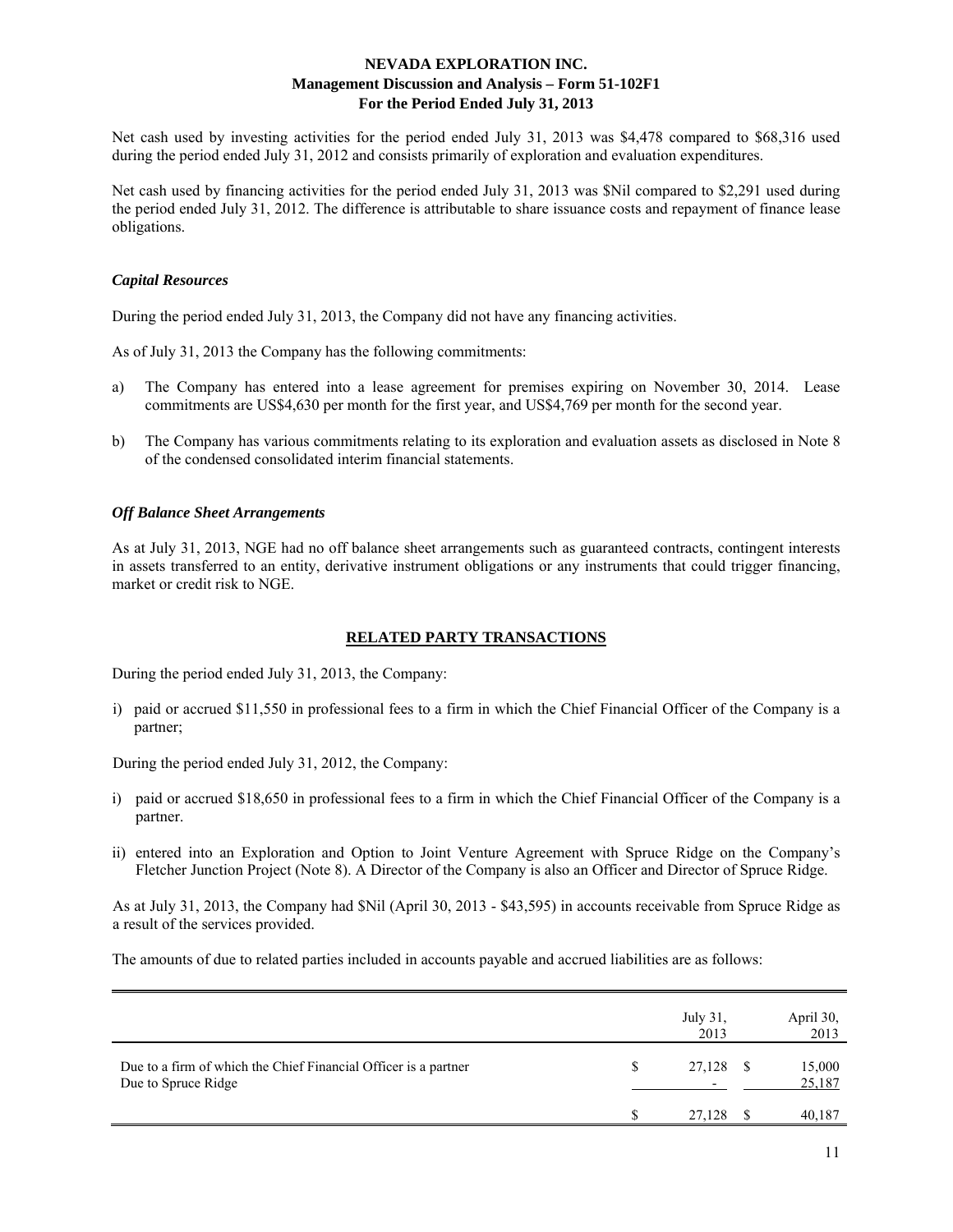# **KEY MANAGEMENT COMPENSATION**

Of the \$93,117 in salary expenses, \$74,590 is for key management personnel, defined as those persons having authority and responsibility for planning, directing and controlling activities of the Company, directly or indirectly including any director (whether executive or otherwise) of the Company. The Company's key management personnel include the following: Chief Executive Officer, Chief Operating Officer, and Vice President of Corporate Development.

Remuneration of key management of the Company was as follows:

|          | Period Ended<br>July 31,<br>2013 | Period Ended<br>July 31,<br>2012 |
|----------|----------------------------------|----------------------------------|
| Salaries | 74,590                           | 86.524                           |

### **DISCLOSURE OF OUTSTANDING SHARE DATA**

As at September 27, 2013, the Company has 128,065,900 common shares issued and outstanding and has the following stock options and warrants outstanding:

|              | Number<br>of Options | Exercise<br>Price | <b>Expiry Date</b> |  |
|--------------|----------------------|-------------------|--------------------|--|
|              |                      |                   |                    |  |
| <b>Stock</b> | 250,000              | 0.16              | September 30, 2014 |  |
| options      | 900.000              | 0.10              | September 30, 2014 |  |
|              | 600,000              | 0.10              | November 17, 2014  |  |
|              | 3,100,000            | 0.10              | December 31, 2015  |  |
|              | 2,250,000            | 0.10              | August 9, 2016     |  |
|              | 600.000              | 0.11              | September 25, 2017 |  |
|              | 500,000              | 0.12              | December 4, 2017   |  |
|              | 8,200,000            |                   |                    |  |
|              |                      |                   |                    |  |
| Warrants     | 5,369,200            | 0.15              | December 24, 2013  |  |
|              | 5,278,000            | 0.14              | April 16, 2014     |  |
|              | 10,647,200           |                   |                    |  |
|              |                      |                   |                    |  |

### **FINANCIAL INSTRUMENTS AND FINANCIAL RISK FACTORS**

#### *Risk Management Policies*

The Company is exposed to risk due to the nature of its financial instruments. Risk management is the responsibility of management and the Company did not use derivative instruments.

## *Fair Value*

Financial instruments measured at fair value are classified into one of three levels in the fair value hierarchy according to the relative reliability of the inputs used to estimate the fair values. The three levels of the fair value hierarchy are: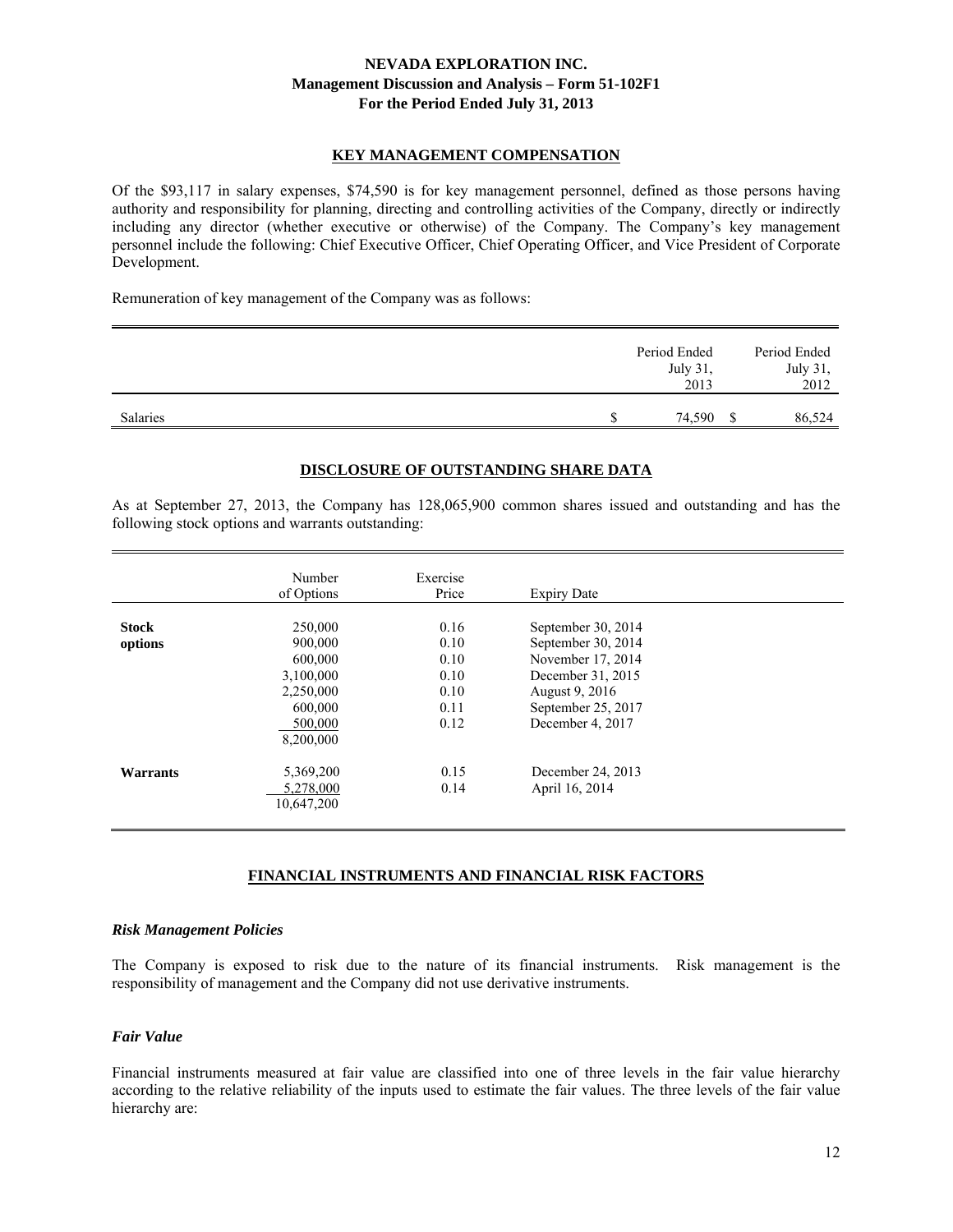- Level 1 Unadjusted quoted prices in active markets for identical assets or liabilities;
- Level 2 Inputs other than quoted prices that are observable for the asset or liability either directly or indirectly; and
- Level 3 Inputs that are not based on observable market data.

Short term investments are measured at level 1 of the fair value hierarchy. The fair value of short term investments is measured at the market price of the common shares held at the measurement date. The carrying value of cash, accounts receivable (excluding HST receivable), deposits and bonds, and accounts payable and accrued liabilities approximated their fair value because of the short-term nature of these instruments.

### *Financial Risk Factors*

The Company's risk exposures and the impact on the Company's financial instruments are summarized below:

### *Credit risk*

Credit risk is the risk of loss associated with a counterparty's inability to fulfill its payment obligations. The Company's credit risk is primarily attributable to cash. Management believes that the credit risk concentration with respect to cash is remote as it maintains accounts with highly-rated financial institutions.

### *Liquidity risk*

Liquidity risk is the risk that the Company will not be able to meet its financial obligations as they fall due. The Company manages liquidity risk through the management of its capital structure and financial leverage, as outlined in the discussion on capital management. It also manages liquidity risk by continuously monitoring actual and projected cash flows. The Board of Directors reviews and approves the Company's operating and capital budgets, as well as any material transactions out of the normal course of business.

As at July 31, 2013, the Company had a cash balance of \$389,600 (April 30, 2013 - \$591,060) to settle current liabilities of \$126,914 (April 30, 2013 - \$108,038). As a result, at July 31, 2013, the Company is not exposed to liquidity risk.

### *Market risk*

Market risk is the risk of loss that may arise from changes in market factors such as interest rates, foreign exchange rates, and commodity and equity prices.

(a) Interest rate risk

 The Company is exposed to interest rate risk to the extent that the cash maintained at the financial institutions is subject to floating rate of interest. The interest rate risks on cash and on the Company's obligations are not considered significant.

(b) Foreign currency risk

 The Company is exposed to financial risk arising from fluctuations in foreign exchange rates and the degree of volatility of these rates. A significant portion of the Company's expenses is denominated in US dollars. Consequently, certain assets, liabilities and operating expenses are exposed to currency fluctuations. The Company does not use derivative instruments to reduce its exposure to foreign currency risk.

Net assets denominated in foreign currency and the Canadian dollars equivalent at July 31, 2013 are as follows: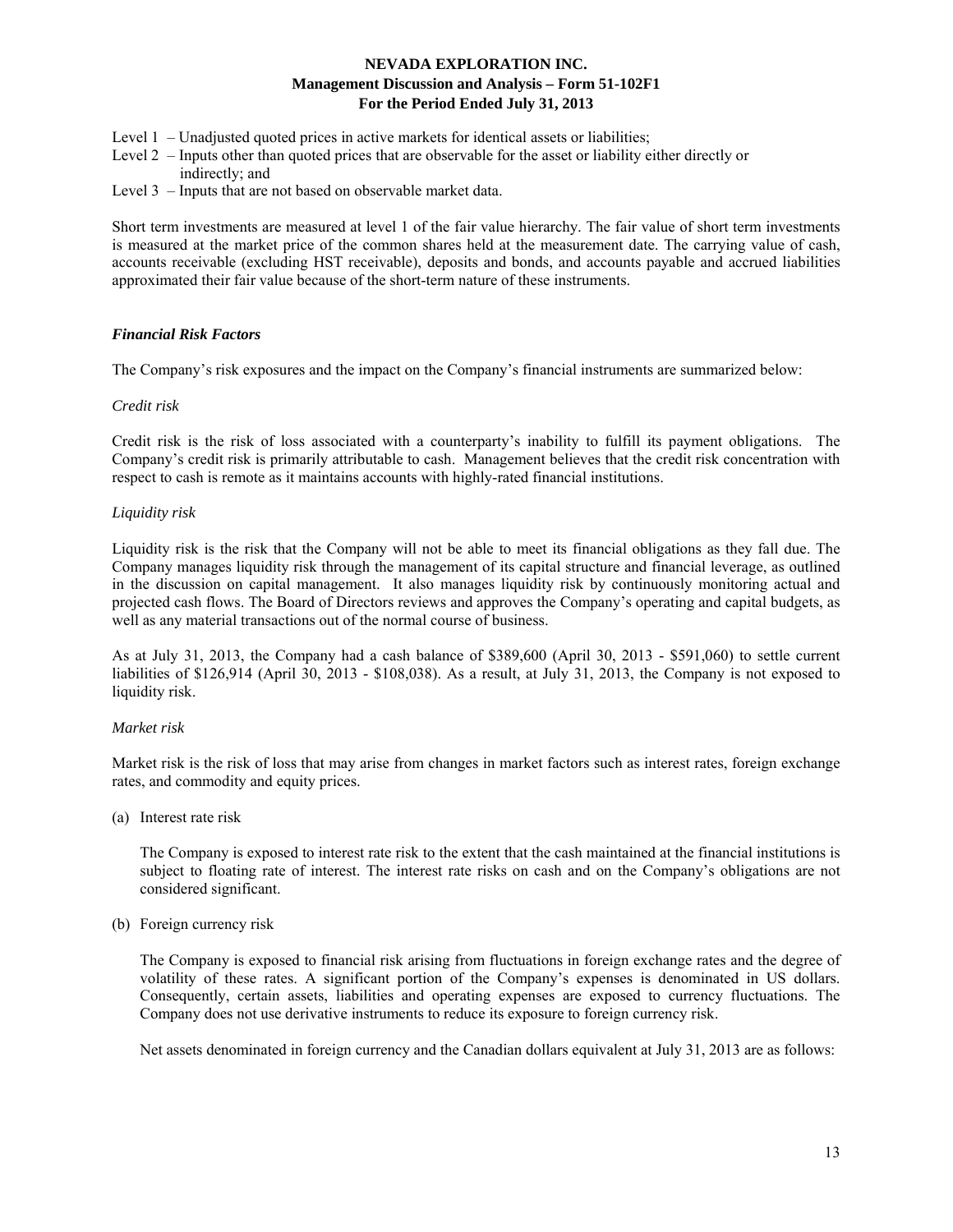|                                                             |   | CDN                              | USD                                   |
|-------------------------------------------------------------|---|----------------------------------|---------------------------------------|
| Current assets<br>Non-current assets<br>Current liabilities | S | 65,422<br>4,128,740<br>(70, 870) | \$<br>63,690<br>4,019,412<br>(68,993) |
|                                                             |   | 4, 123, 292                      | 4,014,109                             |

#### *Net exposure*

Based on the above net exposures as at July 31, 2013, and assuming all other variables remain constant, a 1% change in the value of the US dollar against the Canadian dollar would result in an increase/decrease of \$41,233 in profit or loss.

### **CAPITAL DISCLOSURES**

In order to maintain its capital structure, the Company, is dependent on equity funding and when necessary, raises capital through the issuance of equity instruments, primarily comprised of common shares and incentive stock options. In the management of capital, the Company includes the components of equity as well as cash.

The Company prepares annual estimates of exploration expenditures and monitors actual expenditures compared to the estimates to ensure that there is sufficient capital on hand to meet ongoing obligations. The Company's investment policy is to invest any excess cash in highly liquid short-term deposits with terms of one year or less and which can be liquidated after thirty days without interest penalty. The Company currently has insufficient capital to fund its exploration programs and is reliant on completing equity financings to fund further exploration. The Company is not subject to any externally imposed capital requirements.

There were no changes in the Company's approach to capital management during the period ended July 31, 2013.

#### *Financial liabilities*

Accounts payable and accrued liabilities, and finance lease obligations are classified as financial liabilities and are measured at face value. Management has determined that the face value of financial liabilities approximates fair value due to the expected short-term maturity of the debts.

The Company's financial liabilities primarily constitute trade payables owing to both arms' length and related parties. These are unsecured and, excepting normal trade credit terms, are due on demand.

The Company believes the fair value of its financial liabilities approximate their carrying values primarily due to their short-term nature. There are no quoted market prices from active markets for any of the financial liabilities held by the Company and thus fair values were assessed using valuation techniques consistent with International Financial Reporting Standards. The Company intends to reduce its financial liabilities by re-financing through additional share issuances.

# **RISKS AND UNCERTAINTIES**

In conducting its business of mineral exploration, NGE is subject to a wide variety of known and unknown risks, uncertainties and other factors which may affect the results, performance or achievement of the Company. Such risks and factors include, among others: risks related to the actual results of current and future exploration activities; future prices for gold, silver, and other commodities; environmental risks and hazards; the Company's lack of substantial revenue; the Company's ongoing need to raise money through equity financings; increases to operating, labour, and supply costs; and changes to government regulation, taxes, and fees. Although the Company attempts to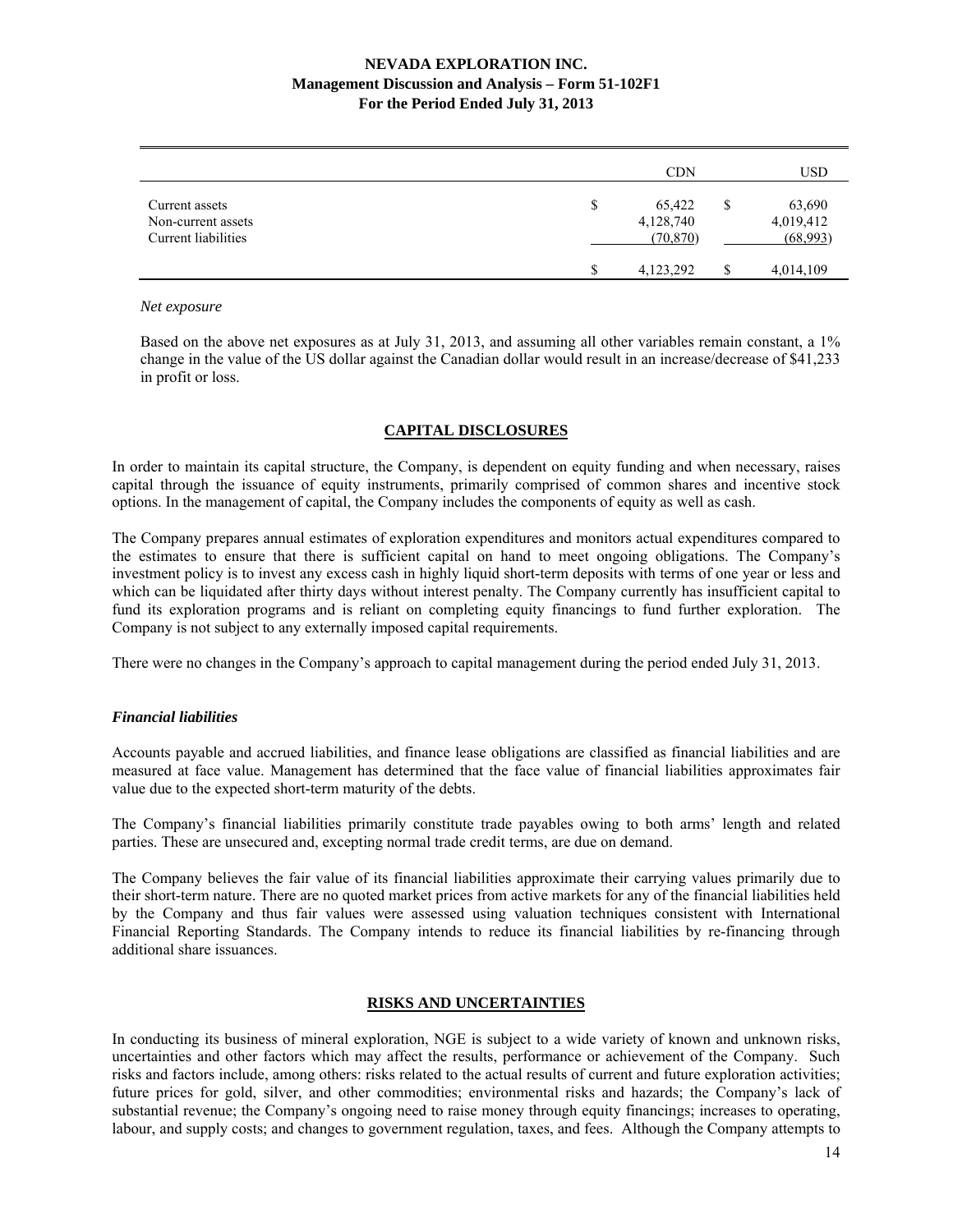identify and plan for these important factors that could affect results materially, the Company cautions the reader that the above list of risk factors is not exhaustive there may be other factors that cause results to differ from anticipated, estimated, or intended results.

Ultimately, there can be no guarantee that the Company will be successful in making an economic mineral discovery.

### **LIST OF DIRECTORS AND OFFICERS**

Wade A. Hodges, President, CEO and Director Cyrus Driver, CFO and Director Kenneth Tullar, COO and Director Jennifer Boyle, Director John Ryan, Director Antonio Ponte, Director Dr. John E. Larson, Director James Buskard, Vice President Corporate Development and Corporate Secretary

### **GOING CONCERN OF OPERATIONS**

These condensed consolidated interim financial statements have been prepared in accordance with International Financial Reporting Standards ("IFRS") on a going concern basis that presumes the realization of assets and discharge of liabilities in the normal course of business. There are material uncertainties related to adverse conditions and events that cast substantial doubt on the Company's ability to continue as a going concern.

During the period ended July 31, 2013, the Company incurred a comprehensive loss of \$2,777,830 (2012 – \$102,214) and as at that date, the Company had accumulated deficit of \$12,647,169 (April 30, 2013 – \$9,835,941), a working capital surplus of \$295,558 (April 30, 2013 – \$570,528) and negative cash flows from operations of \$191,323 (2012 – \$233,804). These factors create material uncertainties that may cast substantial doubt upon the Company's ability to continue as a going concern.

As is common with junior mining companies, the Company continues to seek capital through various means including the issuance of equity and/or debt to finance its on-going and planned exploration activities and to cover administrative costs.

In order to continue as a going concern and to meet its corporate objectives, the Company will require additional financing through debt or equity issuances or other available means. Although the Company has been successful in the past in obtaining financing, there is no assurance that it will be able to obtain adequate financing in the future or that such financing will be on terms advantageous to the Company.

Recovery of the carrying value of the mining claims and related deferred exploration expenditures are dependent upon the discovery of economically recoverable resources, the ability of the Company to develop necessary financing to continue exploration and development, the ability of the Company to secure and maintain title and beneficial interest in the properties, entering into agreements with others to explore and develop the properties and upon future profitable production or proceeds from disposition of such properties.

These condensed consolidated interim financial statements do not include any adjustments to the amounts and classification of assets and liabilities that might be necessary should the Company be unable to continue operations. Such adjustments would be material.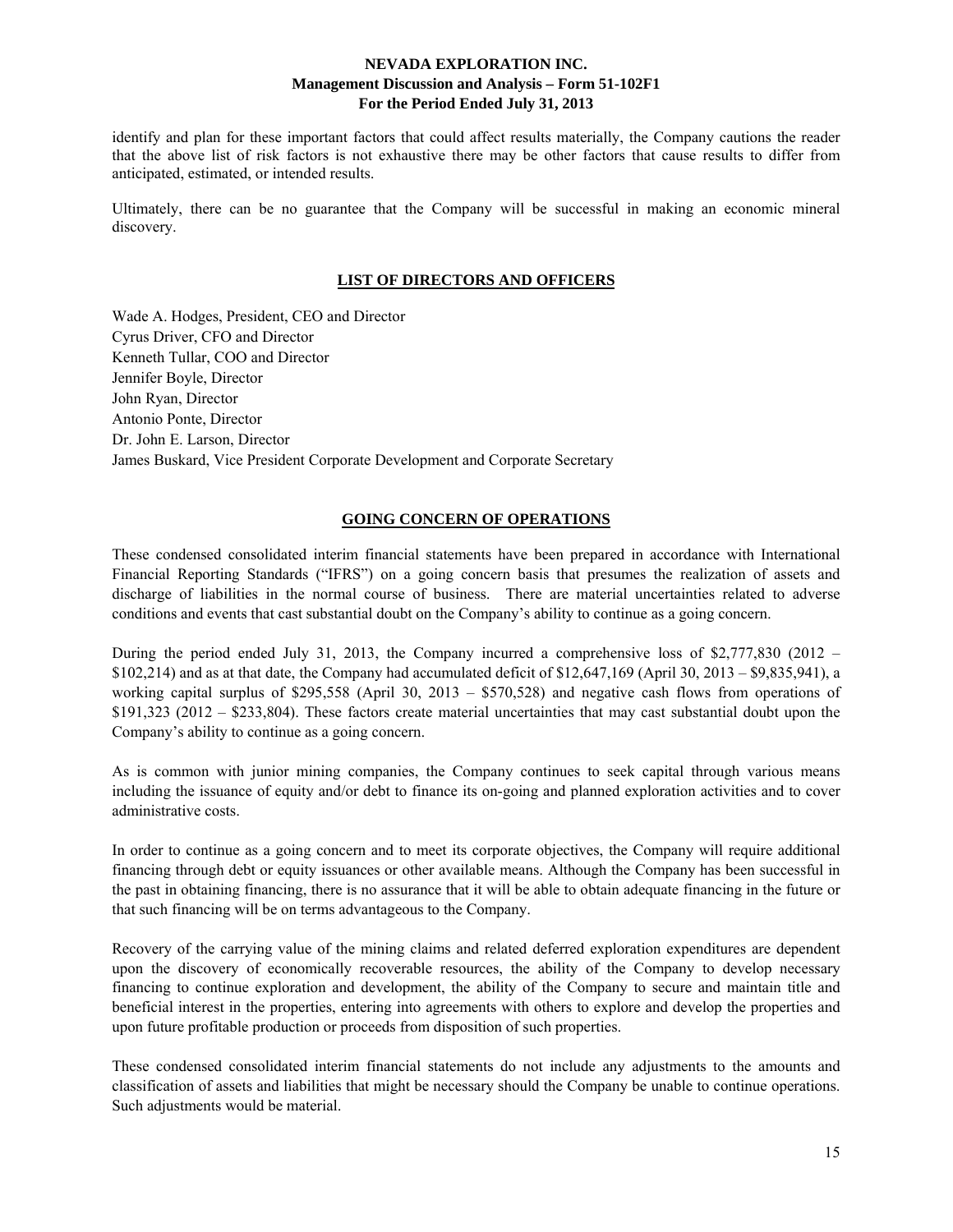### **CHANGES IN ACCOUNTING POLICIES**

#### *New and amended standards adopted by the Company during the current period*

The following new and amended standards adopted by the Company did not result in a significant impact on the Company's financial statements:

- Amendments to IFRS 7, Financial Instruments: Disclosures, to require information about all recognized financial instruments that are set off in accordance with paragraph 42 of IAS 32 Financial Instruments: Presentation.
- New standard IFRS 10, Consolidated Financial Statements, replaces the guidance on control and consolidation in IAS 27, Consolidated and Separate Financial statements, and SIC-12, Consolidation – Special Purpose Entities. IFRS 10 changes the definition of control under IFRS so that the same criteria are applied to all entities to determine control.
- New standard IFRS 11, Joint arrangements, requires a venture to classify its interest in a joint arrangement as a joint venture or joint operation. Joint ventures will be accounted for using the equity method of accounting whereas for joint operation, the venture will recognize its share of assets, liabilities, revenue and expenses of the joint operation. Under existing IFRS, entities have the choice to proportionally consolidate or equity account for interest in joint ventures. IFRS 11 supersedes IAS 31 – Interest in Joint Ventures and SIC 13 – Jointly Controlled Entities – Non-monetary Contributions by Venturers.
- New standard IFRS 12, Disclosure of Interests in Other Entities. This new standard provides the disclosure requirements for all forms of interests in other entities, including subsidiaries, joint arrangements, associates and consolidated structured entities.
- New standard IFRS 13, Fair Value Measurement. This standard defines fair value and sets out in a single IFRS a framework for measuring fair value and requires disclosures about fair value measurements. The standard does not determine when an asset, a liability or an entity's own equity instrument is measured at fair value. Rather, the measurement and disclosure requirements of IFRS 13 apply when another IFRS requires or permits the item to be measured at fair value (with limited exceptions).
- Reissued IAS 27, Separate Financial Statements, requires that when an entity prepares separate financial statements, investments in subsidiaries, associates, and jointly controlled entities are accounted for either at cost, or in accordance with IFRS 9 Financial Instruments.
- Reissued IAS 28, Investment in Associates and Joint Ventures, supersedes IAS 28 Investments in Associates and defines 'significant influence' and provides guidance on how the equity method of accounting is to be applied (including exemptions from applying the equity method in some cases). It also prescribes how investments in associates and joint ventures should be tested for impairment.

#### *New or revised standards and amendments to existing standards not yet effective*

Effective for accounting periods beginning on or after January 1, 2013 unless specified:

- Amendments to IAS 32, *Financial Instruments*: Presentation, to provide clarification on the application of offsetting rules. This standard is effective for years beginning on or after January 1, 2014.
- Amendments to IAS 36, Impairment of Assets ("IFRS 36"), clarify the recoverable amount disclosures for nonfinancial assets, including additional disclosures about the measurement of the recoverable amount of impaired assets when the recoverable amount was based on fair value less costs of disposal. The amendments apply retrospectively for annual periods beginning on or after 1 January 2014. Earlier application is permitted except